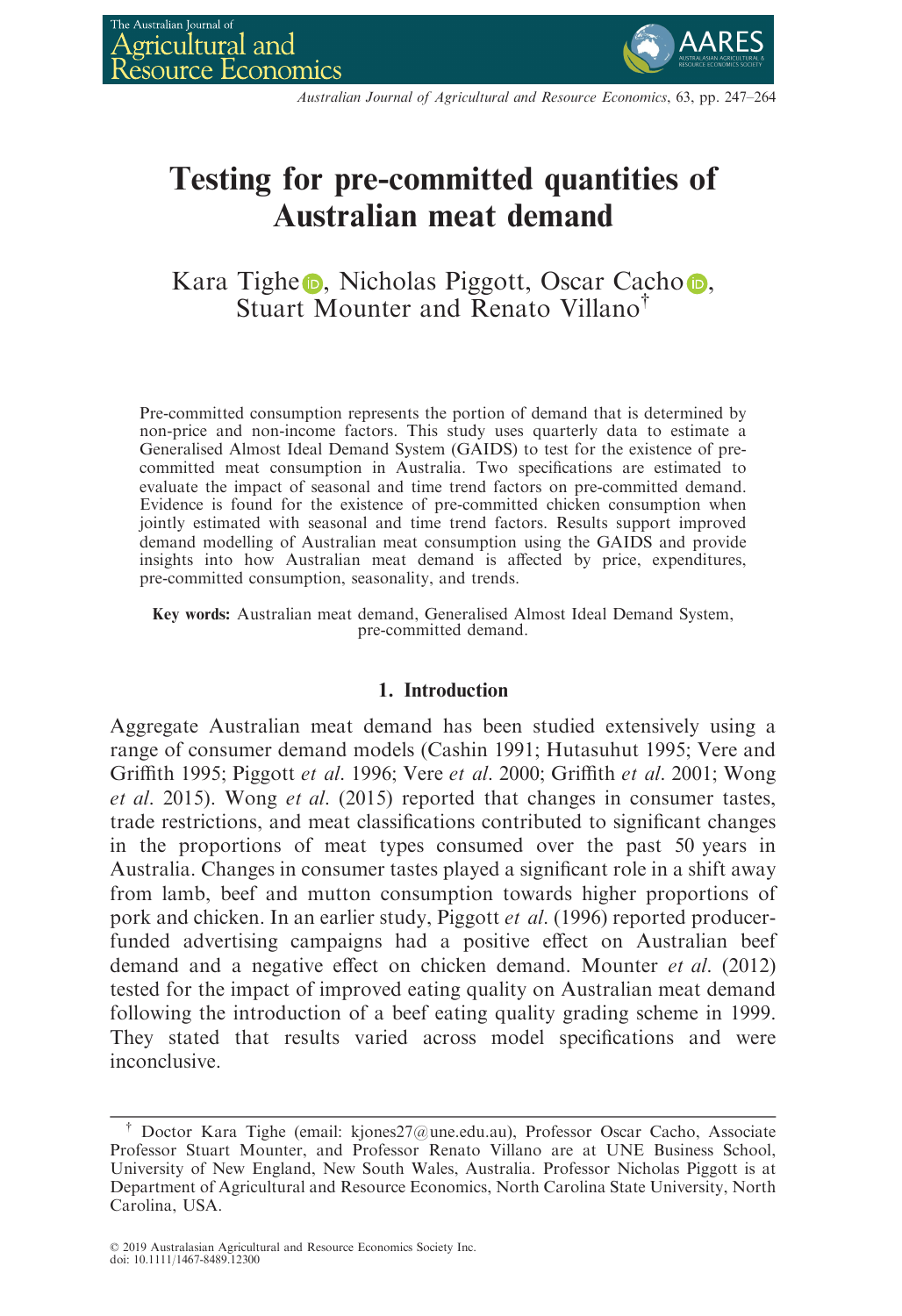These studies point to the existence of non-price and non-income shifters of Australian meat demand. Pre-committed quantities represent the portion of consumer demand that is independent of price and income effects (Bollino 1987). If pre-committed demands for Australian meat do exist, failing to account for them in consumer demand models may result in misallocation of pre-committed effects to other factors included in the model (Tonsor and Marsh 2007). Understanding how new information and product changes impact meat consumption patterns is important for both policy development and industry stakeholder investment decisions. In addition to the impacts of seasonal and time trend variables, farm animal welfare, eating quality, and advertising investment are all pertinent and plausible shifters of Australian consumer meat demand. The dynamic nature of these variables makes ongoing exploration and estimation of the determinants of meat demand paramount for effective and informed decision-making by consumers and industry alike. Estimation of a GAIDS of Australian meat demand is the first step to better model and understand any non-discretionary demand shift variables and may provide a suitable method to test for their impact on Australian meat consumption patterns.

To date, the literature on pre-committed meat demand has largely focused on the United States. Piggott and Marsh (2004) and Piggott et al. (2007) found that US consumers have significant pre-committed levels of beef, pork, and chicken consumption. These pre-committed quantities accounted for a significant proportion of total US meat consumption. In their analysis of precommitted meat and fish demand in the United States and Japan, Tonsor and Marsh (2007) found that US consumers have significant pre-committed levels of beef and pork consumption, while Japanese consumers have significant pre-committed levels of beef and fish consumption. Both studies demonstrated the existence of pre-committed demand in the presence of seasonal and time trend factors. This study estimates a GAIDS of Australian meat consumption to meet two novel objectives. Firstly, the GAIDS is estimated to test for the existence of pre-committed constant quantities of meat consumption among Australian consumers. Secondly, the GAIDS is estimated with pre-committed quantities augmented to include a constant component and seasonal and time trends to investigate whether pre-committed quantities are seasonal and trending. This study aims to provide insights into how Australian meat demand is affected by price, income, and pre-committed consumption, as well as the nature of precommitted quantities.

## 2. Demand model

The GAIDS (Bollino 1987) allows for the estimation of both pre-committed and supernumerary quantities of each good within the demand system. Here, the pre-committed quantity represents the portion demanded of a good that is independent of price and income effects. Thus, the remaining supernumerary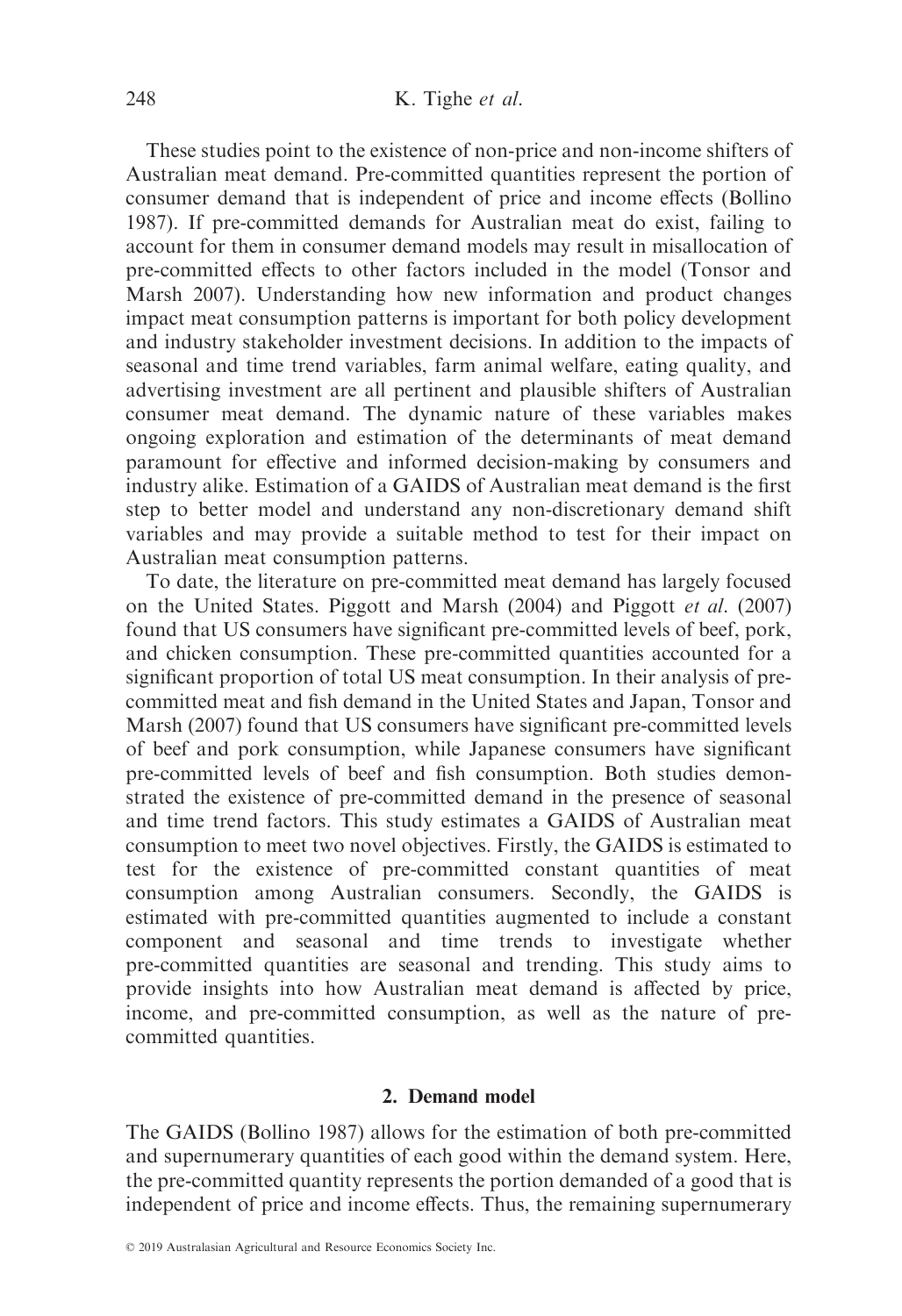quantity represents the portion demanded that is dependent on price and income effects. The GAIDS specification that incorporates pre-committed constant quantities only is referred to as the GAIDS throughout this study and is estimated to test for the presence of constant pre-committed meat demand in Australia. The GAIDS specification that modifies pre-committed quantities to be a linear function of seasonal and time trend variables is referred to as the GAIDS+ and is estimated to determine whether precommitted quantities are influenced by seasonal and time trend variables. This analysis follows the approach of Bollino (1987), Piggott and Marsh (2004) and Tonsor and Marsh (2007) and derives the generalised expenditure function as:

$$
E(\mathbf{p}, u) = E^{0}(\mathbf{p}, \mathbf{C}) + E^{*}(\mathbf{p}, u) = \mathbf{p}'\mathbf{C} + E^{*}(\mathbf{p}, u), \tag{1}
$$

where  $\bf{p}$  is a *N*-vector of prices,  $\bf{C}$  is an *N*-vector of pre-committed quantity parameters and u is utility.  $E^0(\mathbf{p}, \mathbf{C}) = \mathbf{p}'\mathbf{C}$  identifies the pre-committed portion of total expenditures, and  $E^*(p, u)$  is the remaining, or supernumerary expenditures, allocated across the N goods. Applying dual properties and Shephard's lemma, the demand function:

$$
q_i(\mathbf{p},u)=C_i+q_i^*(\mathbf{p},u),
$$

represents the pre-committed  $(C_i)$  and the supernumerary  $q_i^*(\mathbf{p}, u)$  quantities demanded of each good  $q_i(\mathbf{p}, u)$ . The share form of the demand functions for the GAIDS is expressed as:

$$
w_i = \frac{C_i \times P_i}{M} + \left(\frac{M^*}{M}\right) \times \left[\alpha_i + \sum_{j=1}^n \gamma_{ij} \times \ln(p_i) + \beta_i \times \ln\left(\frac{M^*}{P}\right)\right],\qquad(2)
$$

where:

$$
M^* = \left(M - \sum_{i=1}^n C_i \times P_i\right),
$$

represents supernumerary expenditure, M denotes total expenditure and the non-linear price index vector is defined as:

$$
\ln(P) = \alpha_0 + \sum_{j=1}^n \alpha_j \times \ln(p_j) + (1/2) \times \sum_{k=1}^n \sum_{j=1}^n \gamma_{kj} \times \ln(p_k) \times \ln(p_j), \qquad (3)
$$

and total pre-committed expenditure is expressed as  $\sum_{i=1}^{n} C_i \times P_i$ .

To estimate the GAIDS with seasonal and time trend components, Alston et al. (2001) propose modifying the pre-committed quantities of the share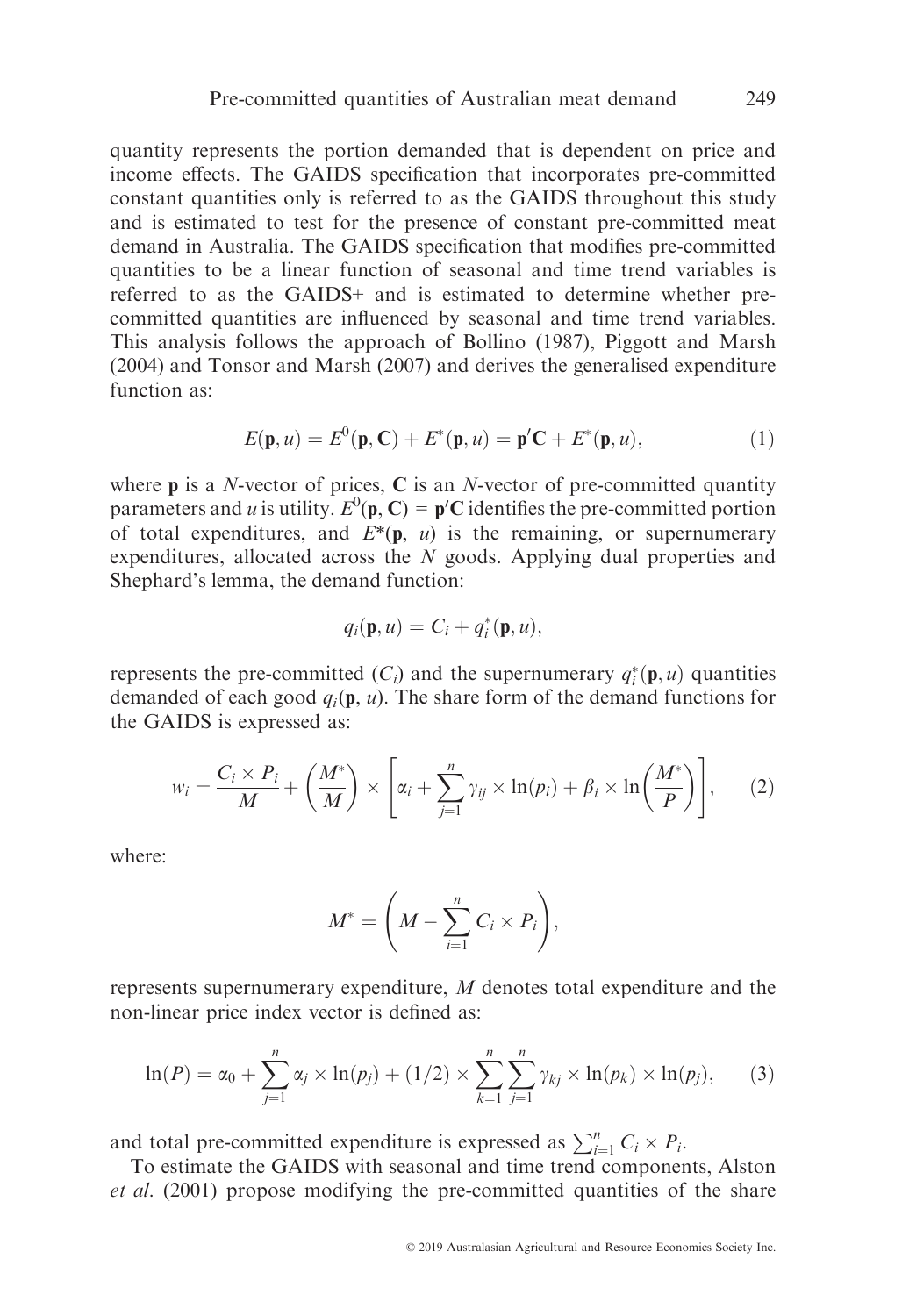equations via a translating procedure to incorporate seasonality and time trend variables. Pre-committed quantities for the GAIDS+ specification are defined as:

$$
\widehat{C_i} = C_{i0} + \sum_{k=1}^3 \theta_{ik} \times qt_k + \tau_i \times t + \varphi_i \times t^2, \tag{4}
$$

where the  $C_{i0}$  parameters to be estimated represent the pre-committed quantity of each good that is not influenced by the incorporated demand shift variables during the sample period;  $\theta_{ik}$  are seasonality parameters for the respective quarterly dummy variables  $qt_k$ ; and  $\tau_i$  and  $\varphi_i$  are trend parameters for the respective linear (*t*) and quadratic  $(t^2)$  time trends. Incorporating the demand shift variables in this way maintains the desired theoretical properties of the GAIDS by ensuring the estimated economic effects remain invariant to units of measurement (Alston et al. 2001). No additional restrictions on the demand shift parameters are necessary. The share form of the GAIDS+ that incorporates the demand shift variables can be expressed as:

$$
w_i = \frac{\widehat{C_i} \times P_i}{M} + \left(\frac{M^*}{M}\right) \times \left[\alpha_i + \sum_{j=i}^n \gamma_{ij} \times \ln(p_i) + \beta_i \times \ln\left(\frac{M^*}{P}\right)\right],\qquad(5)
$$

where:

$$
M^* = \left(M - \sum_{i=1}^n \widehat{C_i} \times P_i\right),
$$

$$
\widehat{C_i} = C_{i0} + \sum_{k=1}^3 \theta_{ik} \times qt_k + \tau_i \times t + \varphi_i \times t^2.
$$

Theoretical demand restrictions can be imposed in the GAIDS and GAIDS+ using the same parameter restrictions as the AIDS (Deaton and Muellbauer 1980): homogeneity is imposed by  $\sum_{i=1}^{n} \gamma_{ij} = 0$ ; adding-up by  $\sum_{i=1}^{n} \rho_{ij} = 0$  and  $\sum_{i=1}^{n} \gamma_{ij} = 0$ .  $\sum_{i=1}^{n} \beta_i = 0$  and  $\sum_{i=1}^{n} \alpha_i = 1$ ; and symmetry  $\gamma_{ij} = \gamma_{ji} \forall_i \neq j$ .

#### 3. Data

The demand model was estimated using quarterly Australian consumption and price series data for lamb, beef, chicken, and pork, for the period 1996 (1)-2016 (4). The quantity variables presented in Table 1 correspond to quarterly per capita consumption in kilograms of carcase weight. Quarterly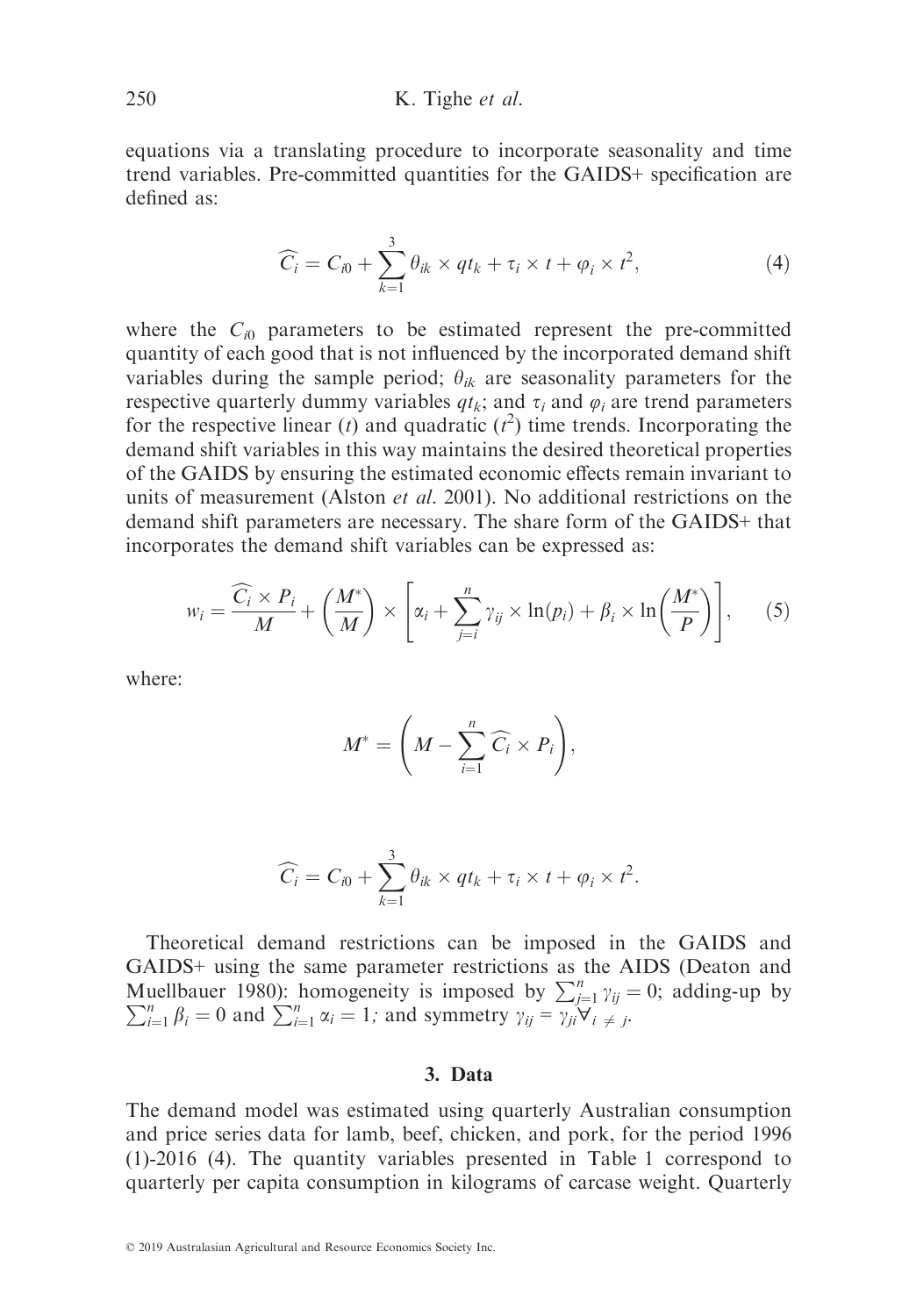| Variable                            | Mean  | <b>SD</b> | Min. | Max.  |
|-------------------------------------|-------|-----------|------|-------|
| Lamb consumption (kg per capita)    | 2.58  | 0.33      | 1.90 | 3.34  |
| Beef consumption (kg per capita)    | 8.15  | 1.38      | 4.96 | 10.62 |
| Chicken consumption (kg per capita) | 9.27  | 1.69      | 6.34 | 12.51 |
| Pork consumption (kg per capita)    | 5.83  | 0.83      | 4.41 | 7.58  |
| Retail lamb price (\$ per kg)       | 9.41  | 3.94      | 3.86 | 15.66 |
| Retail beef price (\$ per kg)       | 12.24 | 4.30      | 5.84 | 20.59 |
| Retail chicken price (\$ per kg)    | 4.39  | 1.02      | 2.74 | 5.83  |
| Retail pork price (\$ per kg)       | 8.36  | 2.81      | 4.11 | 13.04 |
| Lamb expenditure share              | 0.11  | 0.01      | 0.09 | 0.13  |
| Beef expenditure share              | 0.46  | 0.05      | 0.35 | 0.56  |
| Chicken expenditure share           | 0.20  | 0.02      | 0.15 | 0.26  |
| Pork expenditure share              | 0.23  | 0.03      | 0.17 | 0.32  |

Table 1 Summary statistics of quarterly data used to estimate the demand model 1996 (1)- 2016 (4)

Sources: ABARES (2017), ABS (2017), and own estimates

total apparent consumption data were provided by the Australian Bureau of Agricultural and Resource Economics and Sciences (ABARES, 2017) and divided by quarterly population statistics (ABS, 2016a) to form per capita consumption estimates. During the sample period, per capita consumption averaged 2.58, 8.15, 9.27, and 5.83 kg per quarter for lamb, beef, chicken, and pork, respectively. Retail price estimates were provided by the ABARES (2017) and deflated using the ABS food and beverage consumer price index (ABS, 2017) to form real price estimates.

Figure 1 plots the price indices of the four meat types during the sample period. All meat prices increased over the period. The largest relative price rise was for lamb, which increased at a rate of 1.5 per cent per quarter, followed by beef (1.1 per cent), pork (0.9 per cent), and chicken (0.2 per cent).

Figure 2 plots the expenditure share estimates of representative Australian households over the sample period. The largest percentage of total meat expenditure, on average, was allocated to beef (48 per cent), followed by pork (23 per cent), chicken (19 per cent), and lamb (11 per cent). Figure 2 also captures an increase in expenditure share for chicken and pork at the expense of beef, and to a lesser extent lamb, over the sample period.

## 4. Estimation procedures

This study employs the best available data to model Australian meat demand. However, inherent data limitations, such as the highly aggregated nature of the quarterly consumption data and changes to government data collection procedures during the study period, mean the data need to be treated with caution. This needs to be noted as a characteristic of the Australian data set moving forward for other studies. Initial checks for structural change within the time series per capita consumption and price data for each meat were investigated using breakpoint analysis. Structural change was tested for using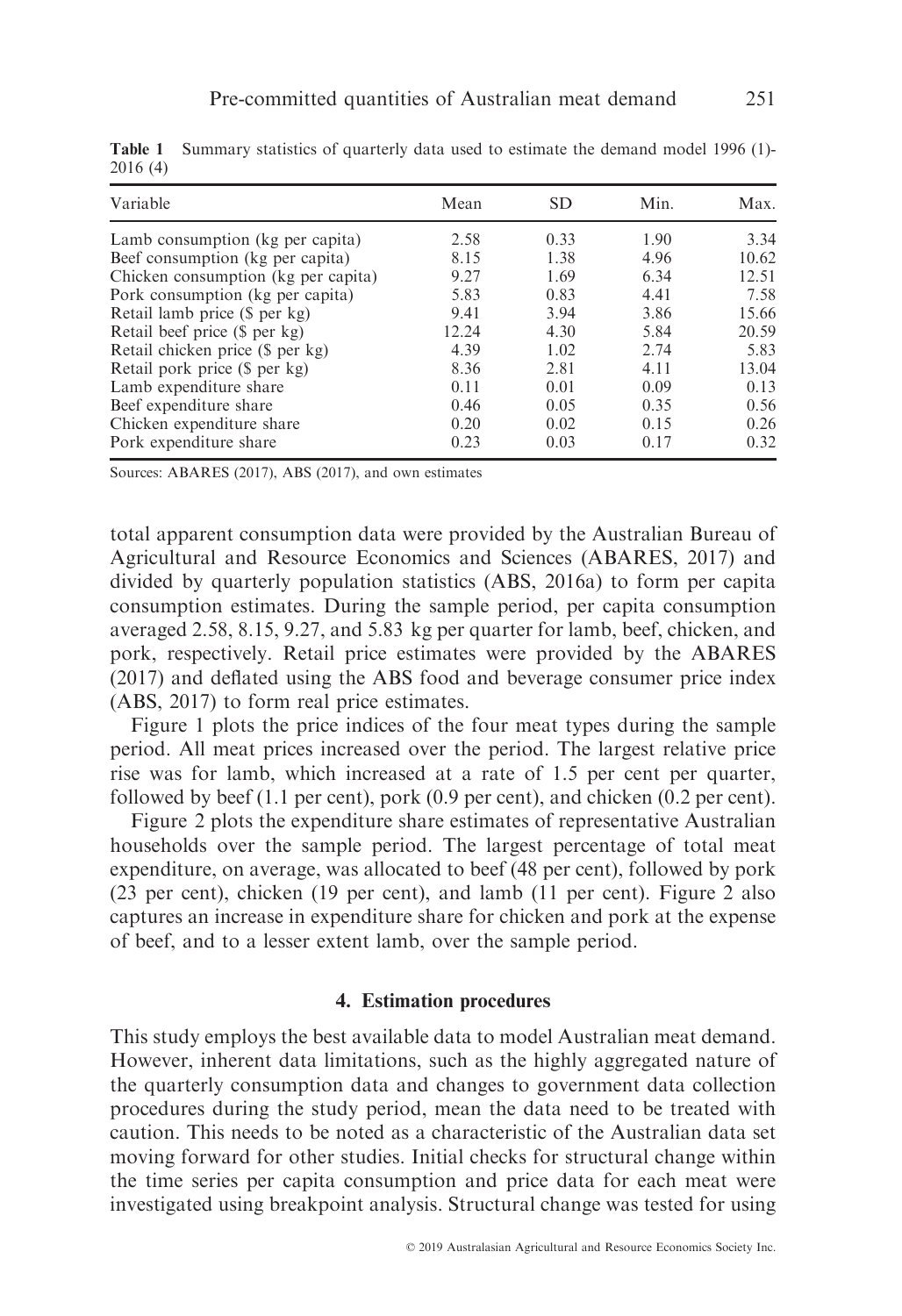

**Figure 1** Price indices (1996 = 100) of Australian meat 1996 (1)-2016 (4).



Figure 2 Australian meat expenditure shares 1996 (1)-2016 (4).

the 'breakpoints' procedure in the R package 'strucchange' (Zeileis et al. 2002). Briefly, this analysis tests for structural changes compared to a simple OLS regression by searching for the largest reduction in residual sums of squares between candidate models. This is moderated by comparison with the Bayesian information criteria to eliminate overfitting. This new approach was used to check the quality of the data and to better understand the impact of procedural data changes and aggregation on the individual time series.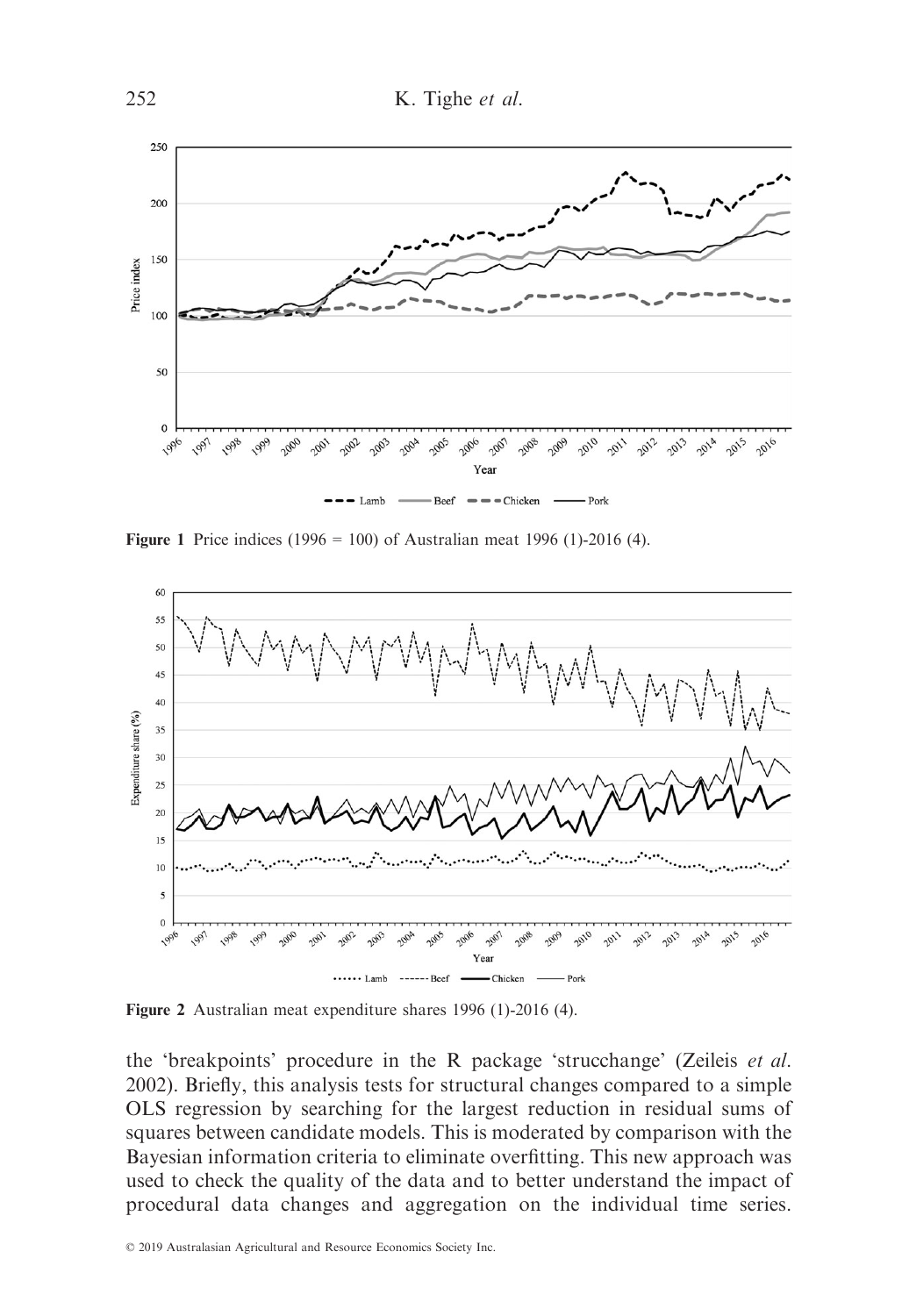

Figure 3 Per capita consumption series breakpoints 1996 (1)-2016 (4).

Results from these analyses were used to help determine breakpoints in each series that may be accounted for via dummy variables. The breakpoint analysis was undertaken in R version 3.3.3 (R Core Team, 2017) using the package 'strucchange' (Zeileis et al. 2002, 2003; R Core Team, 2017). Twelve breakpoints were identified in the per capita consumption time series and another twelve in the meat price time series. These breakpoints are plotted in Figures 3 and 4.

Breakpoints were cross-referenced with changes in quarterly trade stockpile volumes. The largest changes in stockpile volumes did not coincide with any of the breakpoints identified. One of the breakpoints identified coincides with changes to government data collection procedures. A coverage exercise to review the quality of the sampling frame for the ABS chicken production series was undertaken in 2010 (ABS, 2016b). This produced an expanded coverage from the September quarter 2010 and is visible in Figure 3. However, the underlying cause for all other breakpoints could not be definitively assigned to procedural change or plausible shifts in consumer tastes or preference. As per Piggott et al. (2007), to address the structural changes identified in the data set, breakpoints were incorporated into the models as dummy variables. To avoid convergence problems, only two dummy variables were included in the models at one time. Several combinations of breakpoints were tested, with a focus on quarters that contained multiple breakpoints. The inclusion of the dummy variables did not improve model outcomes beyond the results presented.

As per previous studies on aggregate Australian meat demand (Martin and Porter 1985; Alston and Chalfant 1991; Cashin 1991; Piggott et al. 1996;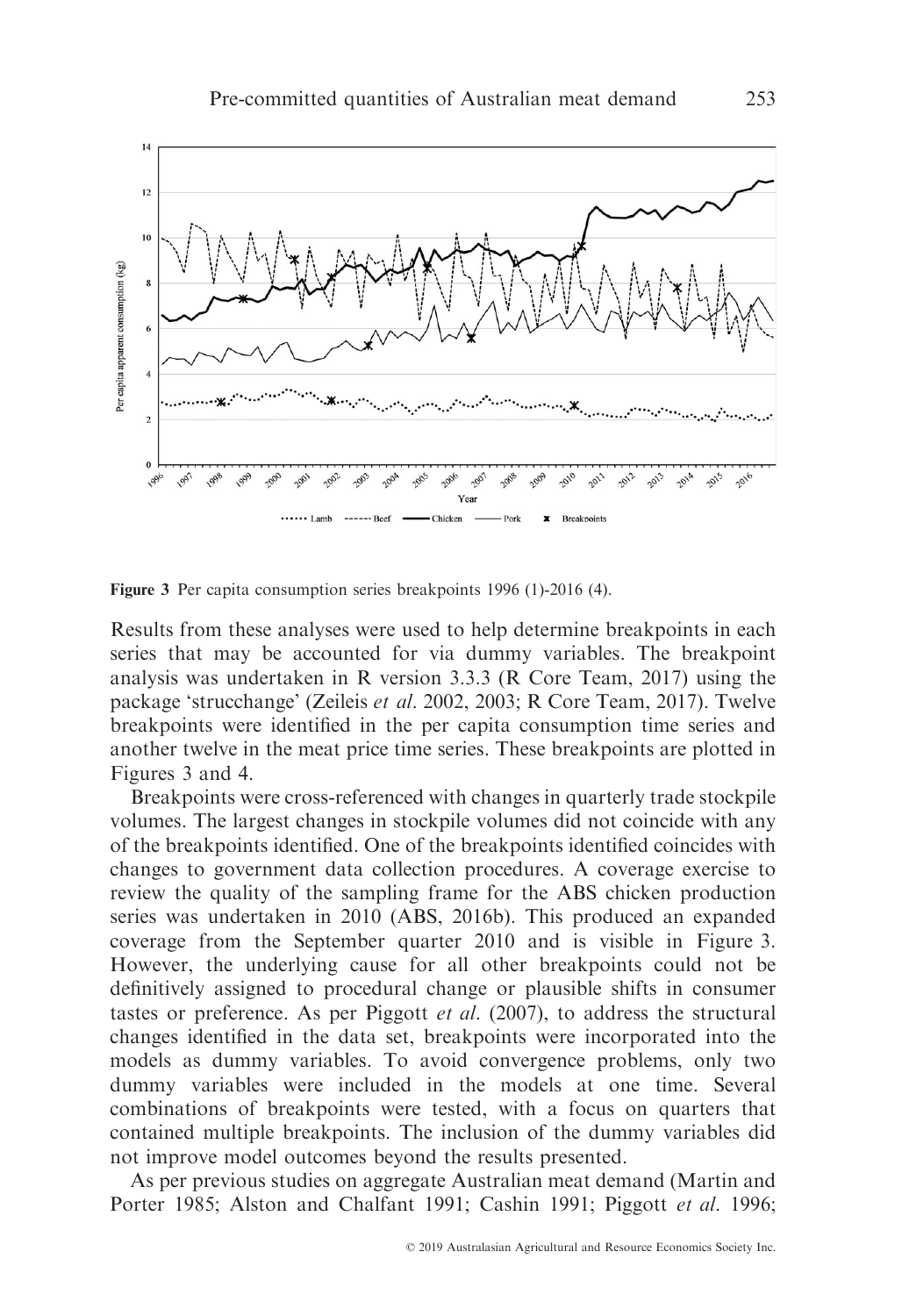

Figure 4 Meat price series breakpoints 1996 (1)-2016 (4).

Griffith et al. 2001; Mounter et al. 2012), meat is treated as weakly separable, so that consumption of each meat depends only on meat group expenditure and meat prices. This assumption makes elasticities conditional on meat expenditures and can impact the sensitivity of elasticities (Edgerton 1997). This needs appropriate consideration when interpreting elasticities. For example, responsiveness of beef consumption to changes in incomes is impacted by two elasticities, the elasticity of beef consumption to meat expenditures and the elasticities of beef consumption to changes in income. In this paper, we are concerned solely with the former interpretation of elasticities, for example the responsiveness of beef consumption to meat expenditures. Previous studies also included mutton as an independent variable in the group of meats modelled. This study excluded mutton from the model due to its declining percentage of total meat consumption over the sample period, from 6 per cent in 1996 to <0.5 per cent in 2016.

Models were estimated using iterative SUR non-linear estimation techniques in SAS/STAT software version 9.4 (SAS Institute Inc., 2015). Homogeneity and symmetry restrictions were imposed as a maintained hypothesis in all of the models. To avoid singularity of the error covariance matrix, one equation was deleted (pork) and the remaining equations estimated (lamb, beef, and chicken). The parameters of the pork equation were subsequently recovered using the imposed theoretical restrictions noted above. Effects of time on meat demand are included in the GAIDS+ model as quarterly seasonal dummy and time trend variables.

The Bewley (1986) adjusted likelihood ratio tests are used to compare the GAIDS and GAIDS+ specifications at the 5 per cent significance level.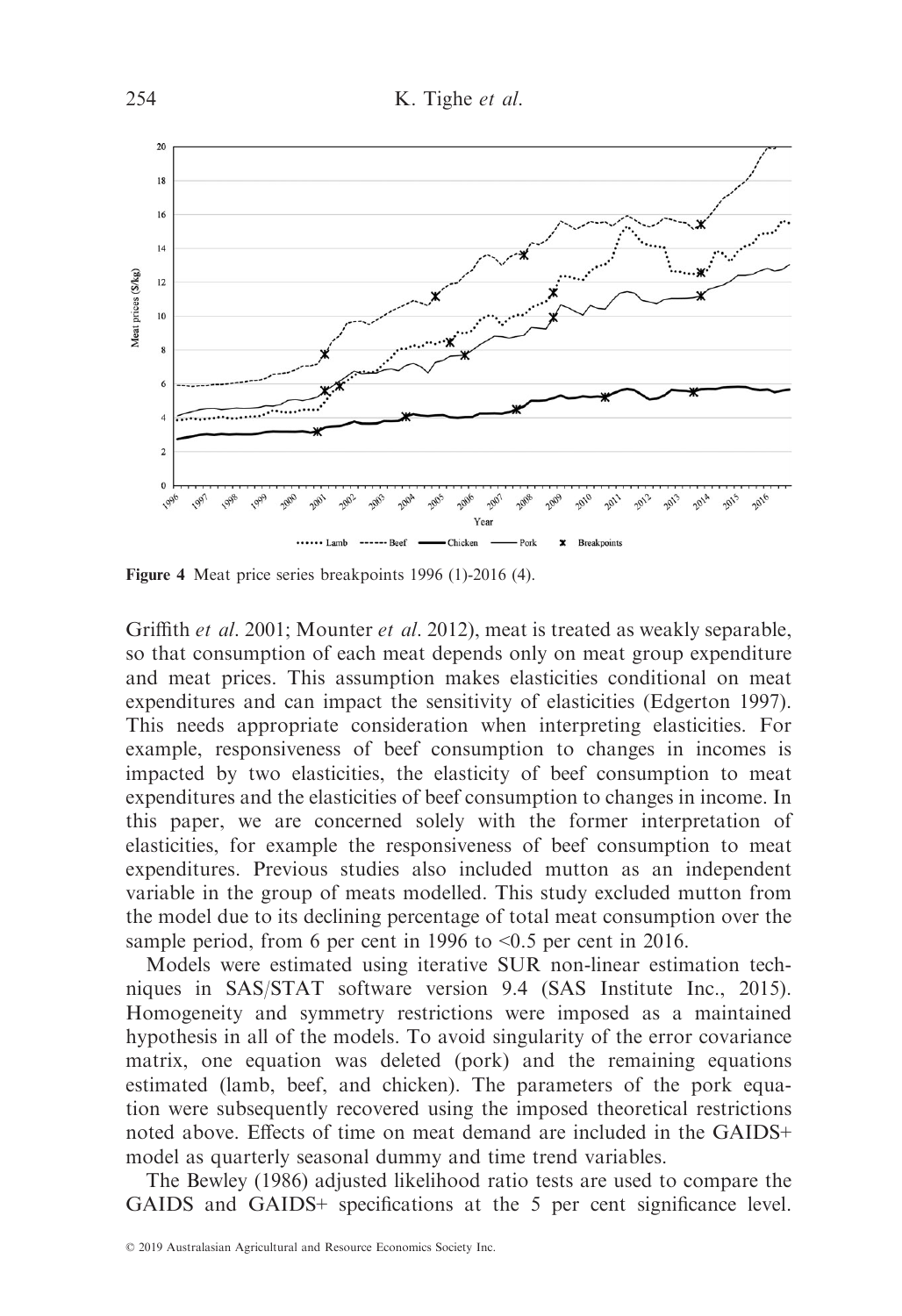Following previous studies (Piggott et al. 1996; Piggott and Marsh 2004; Tonsor and Marsh 2007), the preferred model was then estimated using three autocorrelation corrections (Berndt and Savin 1975): a null matrix (N–  $R^{\text{matrix}}$ ) wherein all elements of the R matrix are restricted to zero to specify no autocorrelation correction ( $\rho_{ii} = 0 \forall_{ii}$ ); a diagonal correction matrix (**D**–  $R^{\text{matrix}}$ ) wherein all diagonal elements are restricted to be identical and all offdiagonal elements to be zero  $(\rho_{ij} = 0 \forall_{i \neq j}$  and  $\rho_{ij} \neq 0 \forall_{i=j}$ ; and a full correction matrix  $(F-R^{\text{matrix}})$  wherein all elements are allowed to differ individually from zero ( $\rho_{ii} \neq 0 \forall_{ii}$ ). The Bewley (1986) adjusted likelihood ratio tests were calculated using:

$$
LR_{B} = 2 \times (LL^{u} - LL^{r}) \times \left[\frac{(MT - k^{u})}{MT}\right],
$$
 (6)

where  $LR_B$  denotes the Bewley (1986) likelihood ratio test,  $LL<sup>u</sup>$  ( $LL<sup>r</sup>$ ) is the maximum log likelihood value of the unrestricted (restricted) model, M is the number of estimated equations, T is the sample size, and  $k^u$  is the number of parameters in the unrestricted model.

Price and expenditure elasticities for the preferred models were calculated as per Piggott and Marsh (2004) using the following formulas:

$$
\eta_{ij} = -\delta_{ij}
$$
  
+  $\left(\frac{1}{Mw_i}\right) \left[ \hat{c}_i p_i (1 - w_i^*) + M^* \left( \gamma_{ij} - \beta_i \left\{ \frac{\hat{c}_i * p_i}{M^*} + \alpha_i + \sum_{j=1}^n \gamma_{ij} \times \ln(p_j) \right\} \right) \right],$  (7)

and:

$$
\eta_{iM} = 1 + \frac{\left[\frac{1}{M}(-\hat{c}_{i}p_{i} + (M - M^{*})w_{i}^{*}) + \beta_{i}\right]}{w_{i}},
$$
\n(8)

where  $\eta_{ii}$  denotes the uncompensated (Marshallian) price elasticity for quantity *i* with respect to price *j*;  $\delta_{ij}$  is the Kronecker delta ( $-\delta_{ij} = 1$  for  $i=j$ ,  $\delta_{ii} = 0$  for  $i \neq j$ ); and  $\eta_{iM}$  denotes the expenditure elasticity. The compensated (Hicksian) price elasticities were calculated using the elasticity form of the Slutsky equation:

$$
\varepsilon_{ij} = \eta_{ij} + w_j \eta_{i_M}.\tag{9}
$$

The Slutsky matrix is calculated for each observation post-estimation to investigate the consistency of estimated economic effects with curvature as a criterion for model selection. The non-positiveness of the eigenvalues of the matrix is checked to determine whether curvature is satisfied. For curvature to be satisfied, a necessary, but not sufficient, condition is that all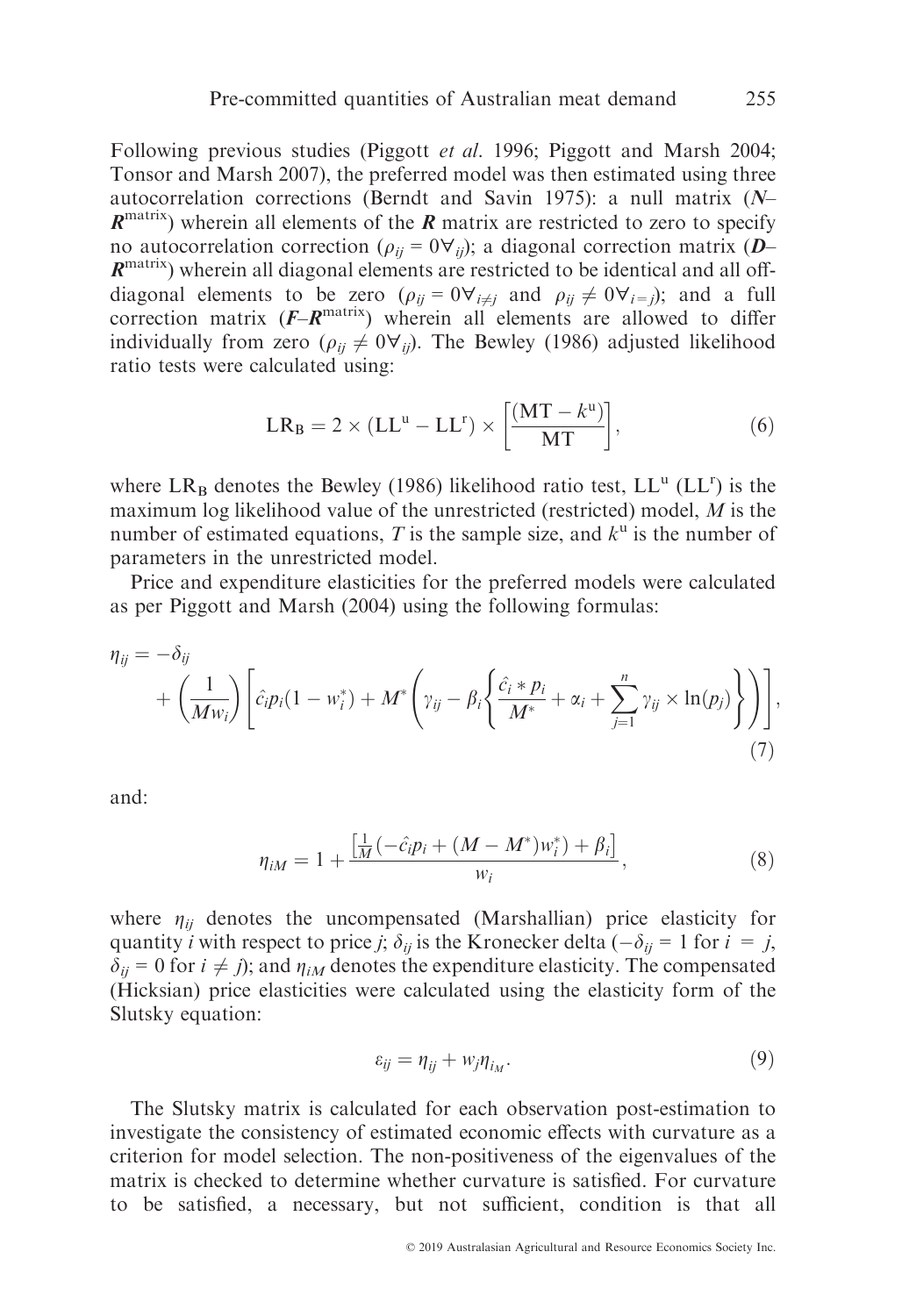

Figure 5 Underlying components of Australian chicken demand 1996 (2)-2016 (4).

compensated own-price elasticities are negative. The higher the percentage of observations found to satisfy curvature, the better the model specification conforms to economic theory.<sup>1</sup>

Parameter estimates combined with the in-sample data are also used to calculate predicted pre-committed and supernumerary quantities at every observation. These estimates are plotted for meats found to have statistically significant pre-committed quantities during the sample period (see Figure 5).

Previous studies on pre-committed quantities (Mafuru and Marsh 2003; Marsh et al. 2004; Piggott and Marsh 2004; Piggott et al. 2007; Tonsor and Marsh 2007) make no reference to the sign (positive or negative) of supernumerary quantities that can be derived from model estimates. As stated previously, the supernumerary quantity of a good represents the portion demanded that is dependent on price and income effects. Consistency with the income and substitution effects of demand theory would therefore imply that supernumerary quantities must be positive.

<sup>&</sup>lt;sup>1</sup> An alternative approach to the determination of consistency with economic theory would be to impose the required curvature during model estimation. This approach is beyond the scope and focus of this paper, which is to establish whether pre-committed quantities exist in Australian meat consumption using standard inferences. Whether the imposition of curvature changes the inferences with respect to pre-committed quantities should certainly be explored in future work, with the caveat that forcing flexible functional forms to conform to theory can restrict them in ways that are not dictated by theory and potentially impact inferences with respect to parameters (Terrell 1996). The post-estimation approach used in this study allows 'the data to speak' and is used solely as a model selection criterion.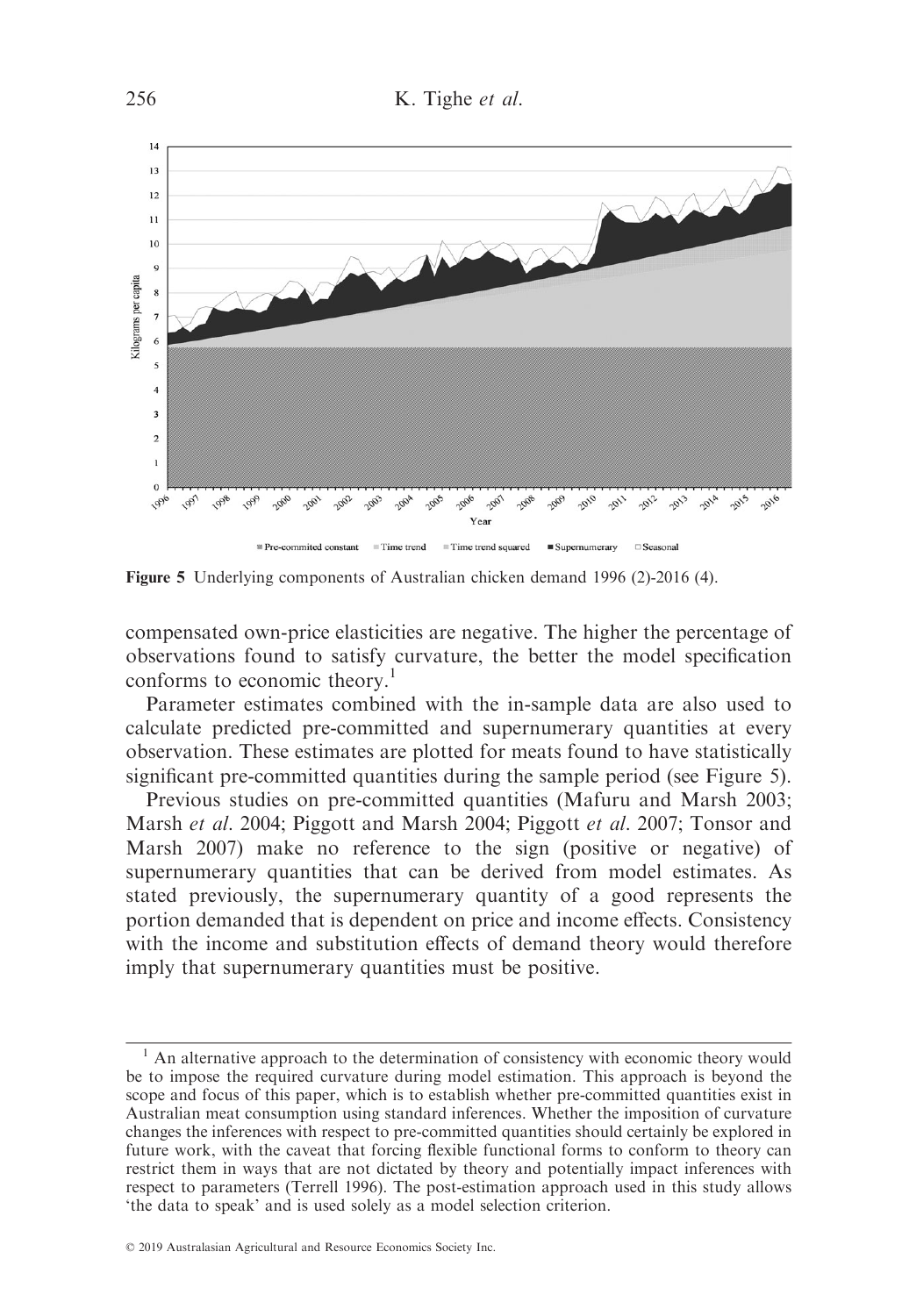Model outcomes were assessed on statistical criteria (goodness-of-fit and likelihood ratio tests), as well as consistency with economic theory (Slutsky negative semi-definiteness, positive supernumerary quantities, and price and expenditure elasticities). Thus, models were only deemed adequate if they met both statistical and economic criteria.

## 5. Results

Table 2 shows the parameter estimates, standard errors, and test statistics of the GAIDS model with no autocorrelation correction. As shown, none of the constant pre-committed quantity parameter estimates are individually statistically different from zero. Further, test statistics indicate a poor model fit with an  $R^2$  of 0.082 for lamb, 0.266 for chicken and 0.615 for beef. Thus, the GAIDS model estimates do not support the existence of a constant precommitted quantity for any meat type.

Figures 2 and 3 show that quarterly Australian meat consumption is seasonal and that it appears to have underlying trends over time. Specifically, chicken and pork consumption appear to have positive trends, while lamb and beef have negative trends. The GAIDS specification (Table 2) indicated a model with a constant coefficient representing pre-commitment along with

| 0.324 |
|-------|
| 0.432 |
| 0.255 |
| 0.083 |
| 0.138 |
| 0.121 |
| 0.073 |
| 0.256 |
| 0.175 |
| 0.971 |
| 0.560 |
| 0.388 |
| 3.595 |
| 6.215 |
| 5.950 |
| 7.061 |
|       |
|       |
|       |
|       |
|       |
|       |

Table 2 Estimated coefficients for the GAIDS model with no autocorrelation correction

Note: \*, \*\* and \*\*\* denote statistical significance at the 10%, 5% and 1% levels, respectively. The subscripts denote s for lamb, b for beef, c for chicken, and p for pork.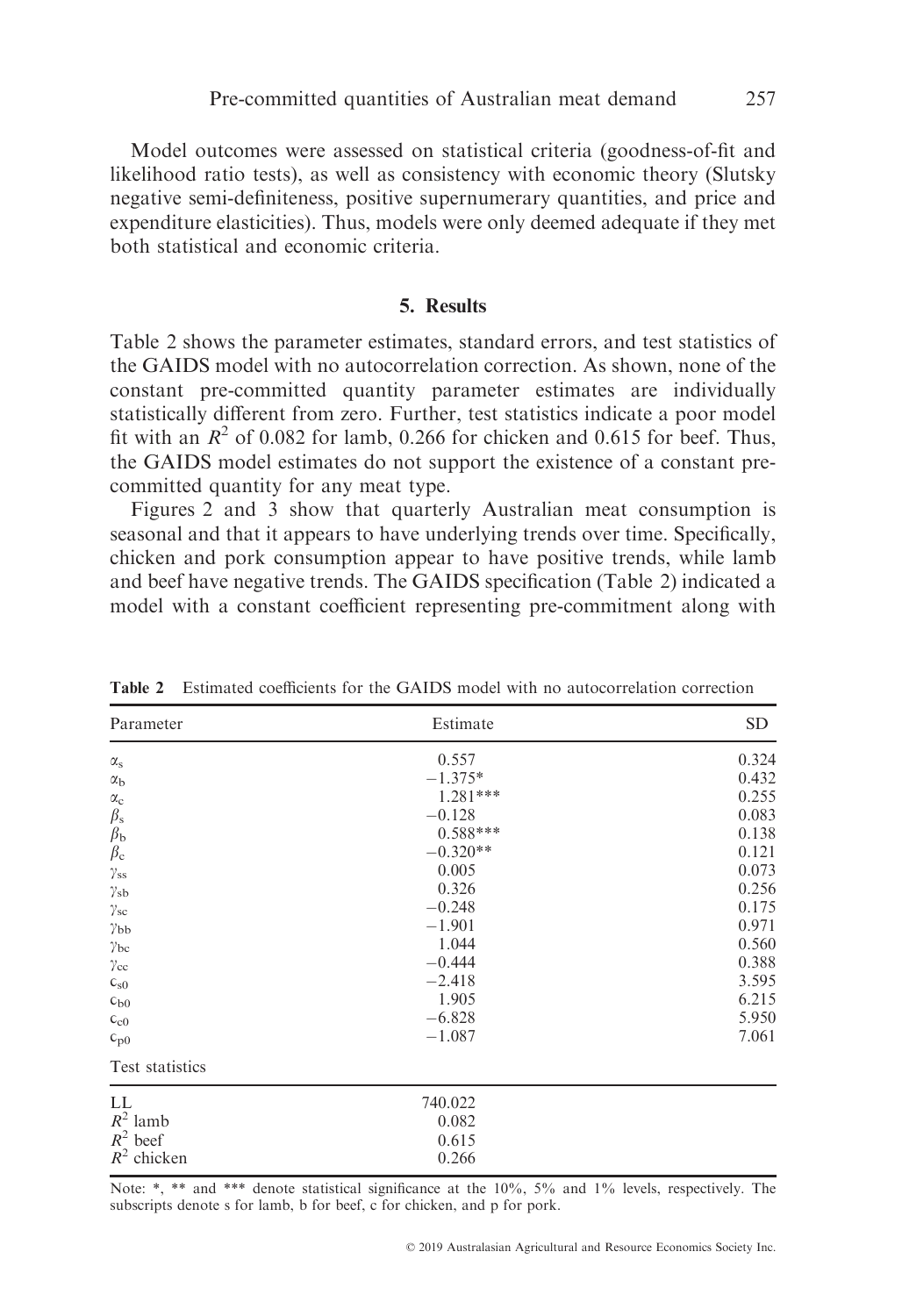| Parameter         | Estimate  | <b>SD</b> | Parameter           | Estimate                 | <b>SD</b>             |
|-------------------|-----------|-----------|---------------------|--------------------------|-----------------------|
| $\alpha_{\rm s}$  | $0.217**$ | 0.061     | $\theta_{s3}$       | $-3.436$                 | 2.787                 |
| $\alpha_{\rm b}$  | 0.066     | 0.234     | $\theta_{b1}$       | 1.538                    | 3.510                 |
| $\alpha_{\rm c}$  | 0.059     | 0.059     | $\theta_{b2}$       | $-7.053$                 | 5.814                 |
| $\beta_{\rm s}$   | $-0.034*$ | 0.014     | $\theta_{b3}$       | $-67.072$                | 45.027                |
| $\beta_{\rm b}$   | $0.137*$  | 0.056     | $\theta_{c1}$       | $-0.339$                 | 0.221                 |
| $\beta_c$         | $-0.011$  | 0.008     | $\theta_{c2}$       | $-0.585$                 | 0.694                 |
| $\gamma_{ss}$     | 0.020     | 0.017     | $\theta_{c3}$       | $-0.621$                 | 4.102                 |
| $\gamma_{sb}$     | $-0.009$  | 0.020     | $\theta_{\rm p1}$   | $-0.360$                 | 1.733                 |
| $\gamma_{\rm sc}$ | 0.000     | 0.003     | $\hat{\theta_{p2}}$ | $-3.163$                 | 2.444                 |
| $\gamma_{\rm bb}$ | 0.085     | 0.061     | $\theta_{p3}$       | $-16.537$                | 11.992                |
| $\gamma_{bc}$     | $-0.002$  | 0.014     | $\tau_{\rm s}$      | $0.020**$                | 0.006                 |
| $\gamma_{\rm cc}$ | $-0.002$  | 0.019     | $\tau_{\rm b}$      | $-0.046$                 | 0.042                 |
| $c_{s0}$          | $-0.322$  | 0.768     | $\tau_{\rm c}$      | $0.046**$                | 0.012                 |
| $c_{b0}$          | $-2.075$  | 5.077     | $\tau_{\rm p}$      | 0.017                    | 0.018                 |
| $c_{c0}$          | 5.928***  | 1.164     | $\varphi_{\rm s}$   | $-2.3 \times 10^{-4}$ ** | $6.0 \times 10^{-5}$  |
| $c_{\rm p0}$      | $-4.212$  | 3.226     | $\varphi_{\rm b}$   | $4.35 \times 10^{-4}$    | $4.52 \times 10^{-4}$ |
| $\theta_{s1}$     | 0.008     | 0.469     | $\varphi_{\rm c}$   | $1.62 \times 10^{-4}$    | $1.30 \times 10^{-4}$ |
| $\theta_{s2}$     | $-0.899$  | 0.625     | $\varphi_{\rm p}$   | $2.27 \times 10^{-4}$    | $1.86 \times 10^{-4}$ |
| Test statistics   |           |           |                     |                          |                       |
| LL                | 870.122   |           | $R^2$ beef          | 0.945                    |                       |
| $R^2$ lamb        | 0.597     |           | $R^2$ chicken       | 0.885                    |                       |

Table 3 Estimated coefficients for the GAIDS+ model with no autocorrelation correction

Note: \*, \*\* and \*\*\* denote statistical significance at the 10%, 5% and 1% levels, respectively. The subscripts denote s for lamb, b for beef, c for chicken, and p for pork.

prices and expenditures led to a poor model fit. To improve model fit, a natural extension is to augment the pre-committed quantities to include seasonality with quarterly dummy variables and to capture general time trends with linear and quadratic variables as illustrated in Equation (4).

Table 3 shows the parameter estimates, standard errors and test statistics of this extended GAIDS model (hereafter referred to as GAIDS+) with no autocorrelation correction.<sup>2</sup> The addition of the quarterly seasonal dummy variables and time trend variables significantly improved the model fit with a substantial increase in the estimated  $R^2$  compared with GAIDS model estimates – beef (0.945), chicken (0.885), and lamb (0.597). Parameter estimates reveal a positive and statistically significant constant pre-committed quantity for chicken of 5.928 kg per person and a positive and statistically significant linear time trend. There were also statistically significant linear and quadratic trends in lamb demand. None of the other parameters on the constant pre-committed quantities for beef, pork or lamb were individually statistically significant, nor were the parameters capturing seasonality and trends.

<sup>&</sup>lt;sup>2</sup> The intercept term  $(\alpha_0)$  was not statistically different from zero in either the GAIDS or GAIDS+. For parsimony, this term was removed from the final model specifications.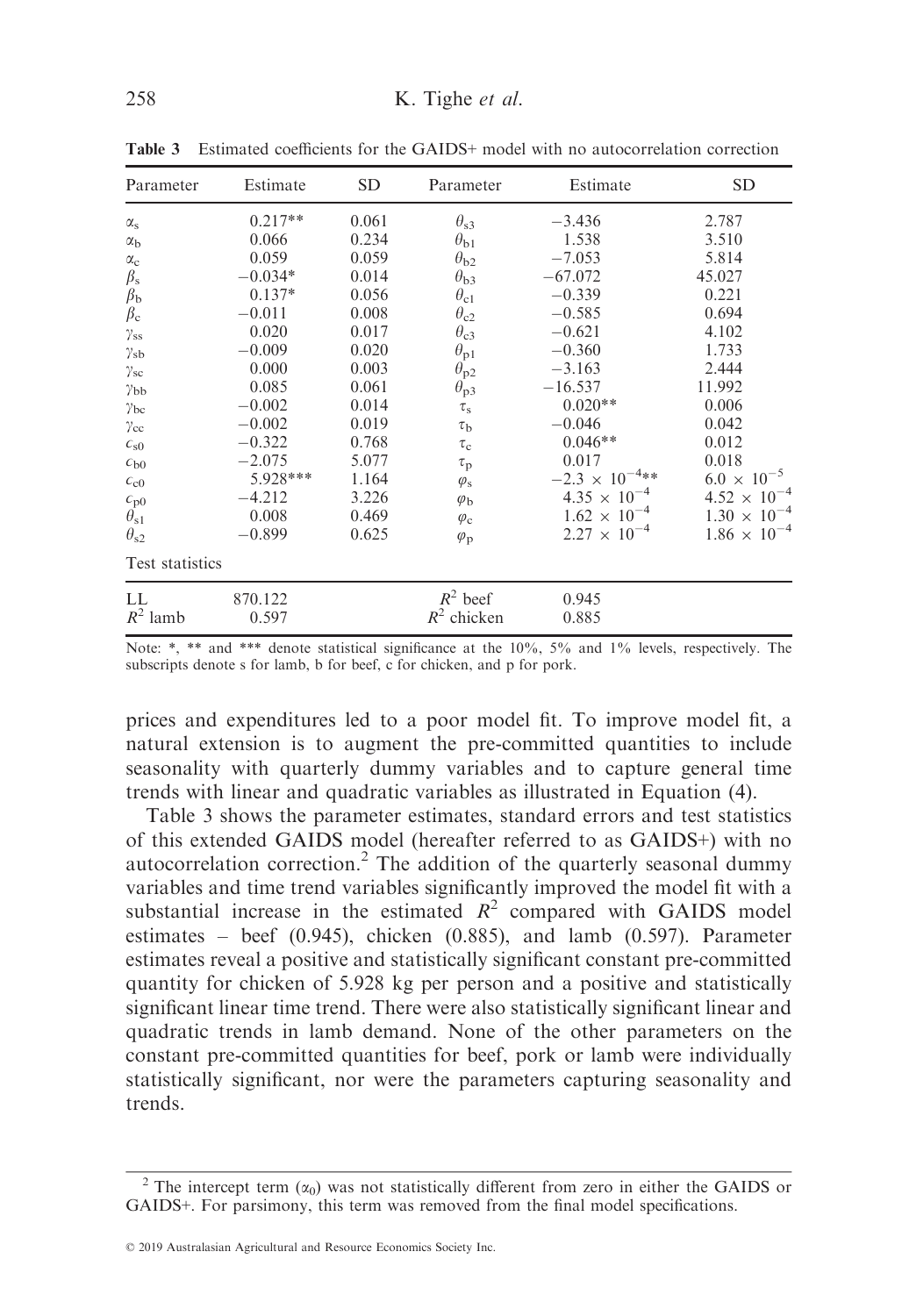|                   | $H_0$ : GAIDS<br>$H_a$ : GAIDS+ |
|-------------------|---------------------------------|
| $LR_B$            | $222.581*$                      |
| df                | 20                              |
| $\chi_{0.05, df}$ | 31.410                          |

Table 4 Bewley adjusted likelihood ratio tests for significance of the GAIDS and GAIDS+

Note: LR<sub>B</sub> denotes the Bewley (1986) likelihood ratio test; df denotes the degrees of freedom;  $\chi_{0.05,df}$  is the chi-square critical value of comparison; and \*denotes statistical significance at the 5% level.

Table 5 Bewley adjusted likelihood ratio tests for significance of autocorrelation corrections for the GAIDS+

|                   | H <sub>0</sub> : $N-R^{\text{matrix}}$<br>H <sub>a</sub> : $D-R^{\text{matrix}}$ | H <sub>0</sub> : $D-R$ <sup>matrix</sup><br>H <sub>a</sub> : $F-R$ <sup>matrix</sup> | $H_0$ : $N-R$ <sup>matrix</sup><br>H <sub>a</sub> : $F-R$ <sup>matrix</sup> |
|-------------------|----------------------------------------------------------------------------------|--------------------------------------------------------------------------------------|-----------------------------------------------------------------------------|
| $LR_B$            | $60.336*$                                                                        | $20.945*$                                                                            | 81.380*                                                                     |
| df                |                                                                                  |                                                                                      |                                                                             |
| $\chi_{0.05, df}$ | 3.841                                                                            | 15.507                                                                               | 16.919                                                                      |

Note: LR<sub>B</sub> denotes the Bewley (1986) likelihood ratio test; df denotes the degrees of freedom;  $\gamma_{0.05,df}$  is the chi-square critical value of comparison; and \* denotes statistical significance at the 5% level.

Table 4 shows the results of the likelihood ratio tests for the GAIDS and GAIDS+ models. The likelihood ratio test reveals the GAIDS model is rejected in favour of the GAIDS+ model. This result is consistent with the improved test statistics and the statistically significant constant precommitted quantity and linear trend variables for chicken, and linear and quadratic trends in lamb consumption.

After establishing that the GAIDS+ model is statistically the best fit, alternative forms of autocorrelation correction are explored. Table 5 shows the results of the likelihood ratio tests for the GAIDS+ specification with a null, a diagonal and a full autocorrelation correction matrix. Results for these hypothesis tests indicate that the null and diagonal matrix corrections should be rejected in favour of the full correction matrix.

Table 6 shows the parameter estimates, standard errors, and test statistics of the preferred GAIDS+ model with a full correction autocorrelation matrix. The estimated  $R^2$  coefficients indicate that this model provides a good fit to the Australian consumption patterns for beef (95 per cent) and chicken (95 per cent), but weaker explanatory power for lamb consumption patterns (66 per cent). A check of the supernumerary quantities revealed that they were positive at every observation. The constant components  $(c_{i0}^{\dagger})$  of precommitted demand reveal that a highly statistically significant (at the 1 per cent level) portion of Australian chicken consumption is pre-committed. Model estimates indicate that constant pre-committed chicken consumption averages 5.756 kg per person per quarter. Pre-committed chicken consumption was estimated to have a statistically significant quarterly component in the first quarter and a statistically significant linear time trend.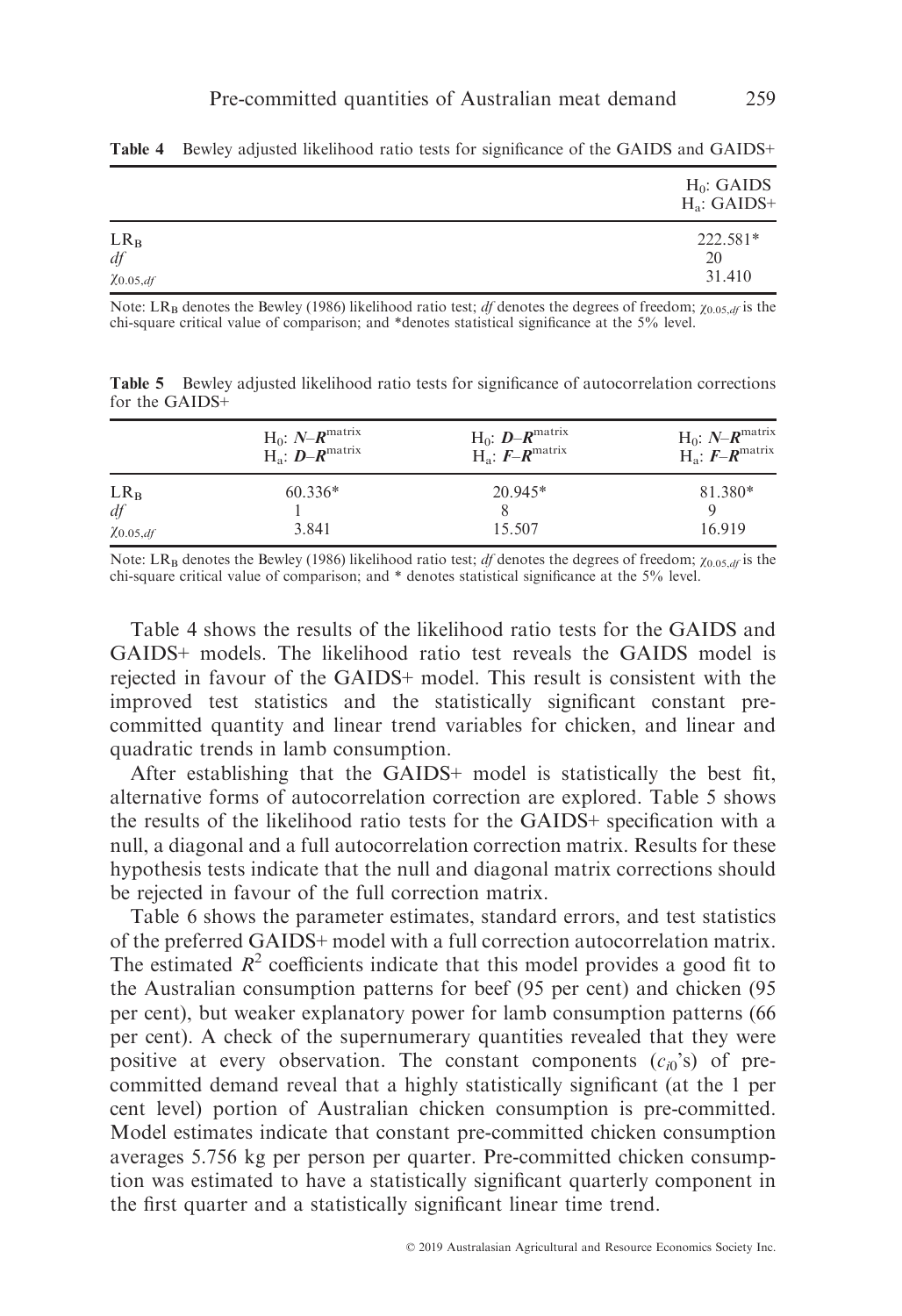| Parameter         | Estimate              | <b>SD</b> | Parameter         | Estimate                | <b>SD</b>             |
|-------------------|-----------------------|-----------|-------------------|-------------------------|-----------------------|
| $\alpha_{\rm s}$  | $0.211***$            | 0.052     | $\theta_{c1}$     | $-0.373*$               | 0.167                 |
| $\alpha_{\rm b}$  | 0.063                 | 0.206     | $\theta_{c2}$     | $-0.678$                | 0.412                 |
| $\alpha_{\rm c}$  | 0.067                 | 0.043     | $\theta_{c3}$     | $-0.693$                | 2.282                 |
| $\beta_{\rm s}$   | $-0.031**$            | 0.011     | $\theta_{p1}$     | $-0.568$                | 1.300                 |
| $\beta_{\rm b}$   | $0.135*$              | 0.046     | $\theta_{p2}$     | $-3.429$                | 2.124                 |
| $\beta_c$         | $-0.012$              | 0.008     | $\theta_{p3}$     | $-16.564$               | 9.661                 |
| $\gamma_{ss}$     | $0.034*$              | 0.015     | $\tau_{\rm s}$    | $0.019**$               | 0.007                 |
| $\gamma_{sb}$     | $-0.025$              | 0.016     | $\tau_{\rm b}$    | $-0.033$                | 0.030                 |
| $\gamma_{\rm sc}$ | $2.06 \times 10^{-4}$ | 0.002     | $\tau_{\rm c}$    | $0.048*$                | 0.019                 |
| $\gamma_{\rm bb}$ | $0.097*$              | 0.047     | $\tau_{\rm p}$    | 0.020                   | 0.015                 |
| $\gamma_{bc}$     | $-0.001$              | 0.009     | $\varphi_{\rm s}$ | $-2.2 \times 10^{-4**}$ | $6.6 \times 10^{-5}$  |
| $\gamma_{\rm cc}$ | $-0.001$              | 0.010     | $\varphi_{\rm b}$ | $3.01 \times 10^{-4}$   | $3.18 \times 10^{-4}$ |
| $c_{s0}$          | $-0.412$              | 0.816     | $\varphi_{\rm c}$ | $1.42 \times 10^{-4}$   | $1.99 \times 10^{-4}$ |
| $c_{b0}$          | $-1.888$              | 4.029     | $\varphi_{\rm p}$ | $1.73 \times 10^{-4}$   | $1.54 \times 10^{-4}$ |
| $c_{c0}$          | $5.756***$            | 0.778     | $\rho_{ss}$       | 0.191                   | 0.124                 |
| $c_{\rm p0}$      | $-3.893$              | 2.968     | $\rho_{sb}$       | $-0.158*$               | 0.062                 |
| $\theta_{s1}$     | $-0.081$              | 0.418     | $\rho_{\rm sc}$   | $-0.065$                | 0.088                 |
| $\theta_{s2}$     | $-1.193$              | 0.654     | $\rho_{\rm bs}$   | 0.081                   | 0.247                 |
| $\theta_{s3}$     | $-5.203$              | 3.098     | $\rho_{\rm bb}$   | $0.449**$               | 0.125                 |
| $\theta_{b1}$     | 1.124                 | 2.688     | $\rho_{bc}$       | $-0.191$                | 0.176                 |
| $\theta_{b2}$     | $-7.859$              | 5.080     | $\rho_{\rm cs}$   | $-0.223$                | 0.120                 |
| $\theta_{b3}$     | $-72.886$             | 38.800    | $\rho_{cb}$       | $-0.012$                | 0.060                 |
|                   |                       |           | $\rho_{\rm cc}$   | $0.724***$              | 0.085                 |
| Test statistics   |                       |           |                   |                         |                       |
| LL                | 917.689               |           | $R^2$ beef        | 0.949                   |                       |
| $R^2$ lamb        | 0.659                 |           | $R^2$ chicken     | 0.949                   |                       |

Table 6 Estimated coefficients for the preferred GAIDS+ model

Note: \*, \*\* and \*\*\* denote statistical significance at the 10%, 5% and 1% levels, respectively. The subscripts denote s for lamb, b for beef, c for chicken, and p for pork.

Figure 5 illustrates how the estimated constant pre-committed, seasonal and time trend effects contributed to total quarterly chicken consumption over the sample period. Averaged across every observation, constant precommitted, and total pre-committed quantities (comprising the constant, seasonal and time trend components) represent 64 per cent and 83 per cent of total chicken consumption, respectively. In contrast, the constant precommitted quantities for lamb, beef, and pork demand were not statistically different from zero. This indicates that prices and meat expenditure capture the relevant components of underlying consumer demand for these meats over the sample period. Inclusion of dummy variables in the GAIDS and GAIDS+ models to account for identified breakpoints did not improve model outcomes in terms of the statistical and economic criteria noted. Rather, the inclusion of seasonal and time trends provided the best model outcomes according to these criteria. Given the frequency of breakpoints in the Australian data set, the inclusion of seasonal and time trends was found to do an adequate job of accounting for the variation present.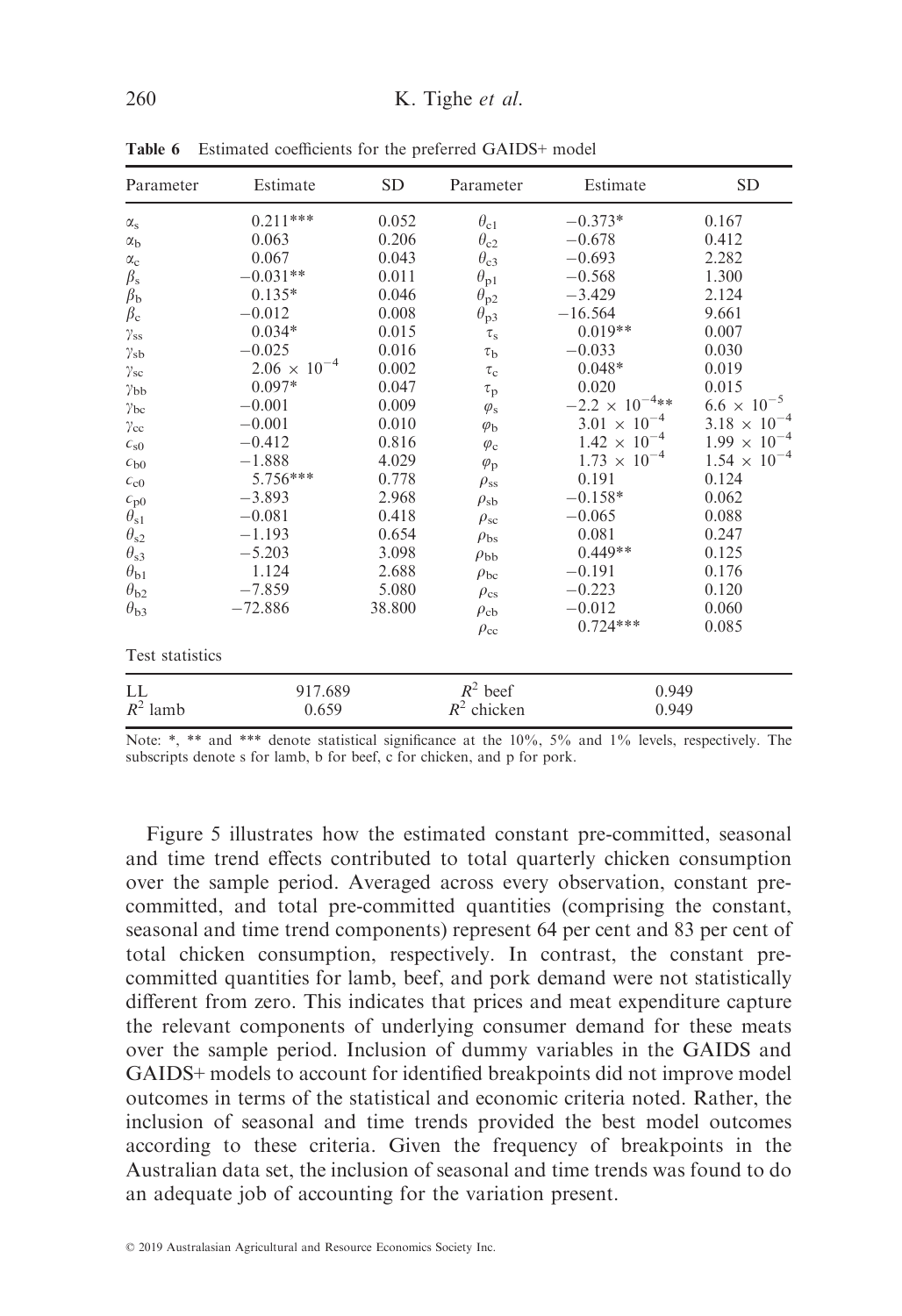|                                                     | Lamb     | <b>Beef</b> | Chicken  | Pork     |
|-----------------------------------------------------|----------|-------------|----------|----------|
| Uncompensated price elasticities $(\eta_{ii})$      |          |             |          |          |
| Lamb                                                | $-0.728$ | $-0.150$    | 0.035    | 0.145    |
| <b>Beef</b>                                         | $-0.136$ | $-0.869$    | $-0.014$ | $-0.203$ |
| Chicken                                             | $-0.038$ | $-0.324$    | $-0.182$ | $-0.042$ |
| Pork                                                | 0.349    | $-0.303$    | 0.118    | $-0.675$ |
| Compensated price elasticities $(\varepsilon_{ii})$ |          |             |          |          |
| Lamb                                                | $-0.667$ | 0.030       | 0.040    | 0.230    |
| <b>Beef</b>                                         | 0.117    | $-0.115$    | 0.006    | 0.158    |
| Chicken                                             | 0.072    | 0.004       | $-0.173$ | 0.111    |
| Pork                                                | 0.478    | 0.081       | 0.128    | $-0.498$ |
| Expenditure elasticities $(\eta_{i\mu})$            | 0.553    | 1.647       | 0.043    | 0.775    |

Table 7 GAIDS+ estimated price and expenditure elasticities

## 6. Elasticities

Table 7 reports average price and expenditure elasticity estimates for the preferred GAIDS+ model calculated at every observation.<sup>3</sup> The uncompensated (Marshallian) own-price elasticities of demand for the preferred GAIDS+ model are estimated to be  $-0.728$  for lamb,  $-0.869$  for beef,  $-0.182$  for chicken and  $-0.675$  for pork. A notable result is the relative inelastic own-price elasticity for chicken which can be explained in part by the existence of pre-committed chicken consumption. A number of discrepancies exist between the preferred GAIDS+ uncompensated and compensated cross-price elasticity estimates with respect to being substitutes and complements. Compensated cross-price elasticity estimates suggest that all meats are pairwise substitutes with each other consistent with what we might expect a prior. In contrast, uncompensated elasticities indicate that chicken and lamb, lamb and pork, and pork and chicken are pairwise complements. The expenditure elasticities are all positive and below unity except for beef being estimated to be 1.647. The large beef expenditure elasticity combined with the lack of any pre-committed consumption of beef reveals that the quantity of beef consumed is most responsive to increases in meat expenditures. In contrast, with an estimated elasticity of 0.043, chicken consumption is not very responsive to changes in meat expenditures. Finally, the preferred GAIDS+ model elasticity estimates are largely consistent with demand theory with 76 per cent of the observations satisfying the curvature requirements of negative semi-definiteness of the Slutsky matrix.

<sup>&</sup>lt;sup>3</sup> In addition to calculating price and expenditure elasticities at every data point for the preferred GAIDS+ model, price and expenditure elasticities were calculated at the means of the sample data. Comparison of these estimates with those reported in Table 7 revealed that estimated economic effects were similar and that no meaningful changes to elasticity estimates transpired when using the alternative method.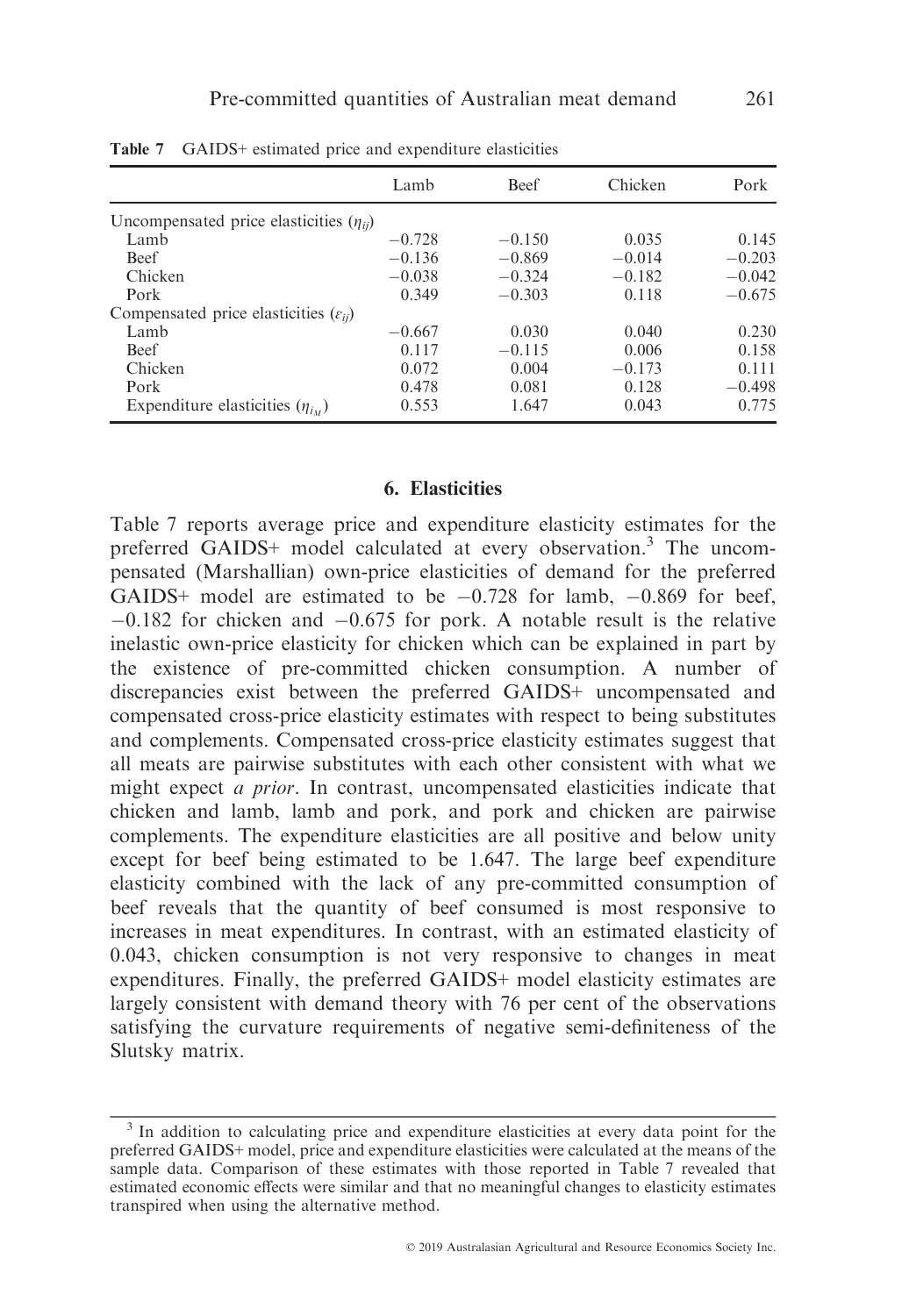## 7. Conclusions

Estimation of the GAIDS model using quarterly Australian meat data indicates the existence of statistically significant pre-committed chicken quantities by Australian consumers between 1996 and 2016 when jointly accounting for seasonality and time trend factors. These results imply that a marginal change of expenditures from supernumerary to pre-committed expenditure occurred for chicken during the sample period. This suggests that factors other than price and expenditure contribute significantly to chicken demand responses by Australian consumers during the sample period. Further, results demonstrate that seasonality and time trend factors are important considerations when estimating Australian consumer pre-committed meat demand. The absence of pre-committed quantities of lamb, beef and pork suggests that chicken is more of a staple item in Australian household diets when compared with other meats.

To improve Australian consumer meat demand modelling outcomes, future work should focus on three key data issues. First, work is needed to determine the underlying causes of Australian meat demand shifters and the breakpoints identified. While some of the breakpoints in the time series used in this study can be attributed to data collection procedural changes, without testing for specific shifters of Australian meat demand, there remains no way of knowing which of these breakpoints or structural changes occurred due to changes in consumer tastes or preferences. Second, a longer sample may alleviate problems with model convergence and may enable the inclusion of necessary dummy variables. Third, the development of a fresh salmon, or fish and seafood, variable for inclusion in the demand system is warranted. Not only do fresh salmon products sell within equivalent price ranges of some popular Australian beef and lamb cuts (Ruello & Associates Pty Ltd, 2010), approximately one-quarter of Australian consumers eat salmon once a week (Roy Morgan Research, 2016).

This study provides the first assessment of differences in Australian consumer meat demand formation when pre-committed quantities are considered. That is, Australian consumption of chicken was largely influenced by non-price and non-income factors over the sample period, while purchasing decisions for lamb, beef, and pork were driven by price and expenditure factors alone. These findings raise the question of how non-price and non-expenditure factors may influence pre-committed chicken consumption and, more generally, total Australian meat consumption. This is an understudied topic. Reasons for this result may include the diversification of chicken products available to consumers over the time period of the study in comparison with other meats, or the increase in product source information (such as free-range, organic, or welfare group-approved chicken products). The influence of any such factor needs to be investigated in terms of modifying demand modelling, for example with the development and inclusion of topic specific demand shifters in the GAIDS specification. This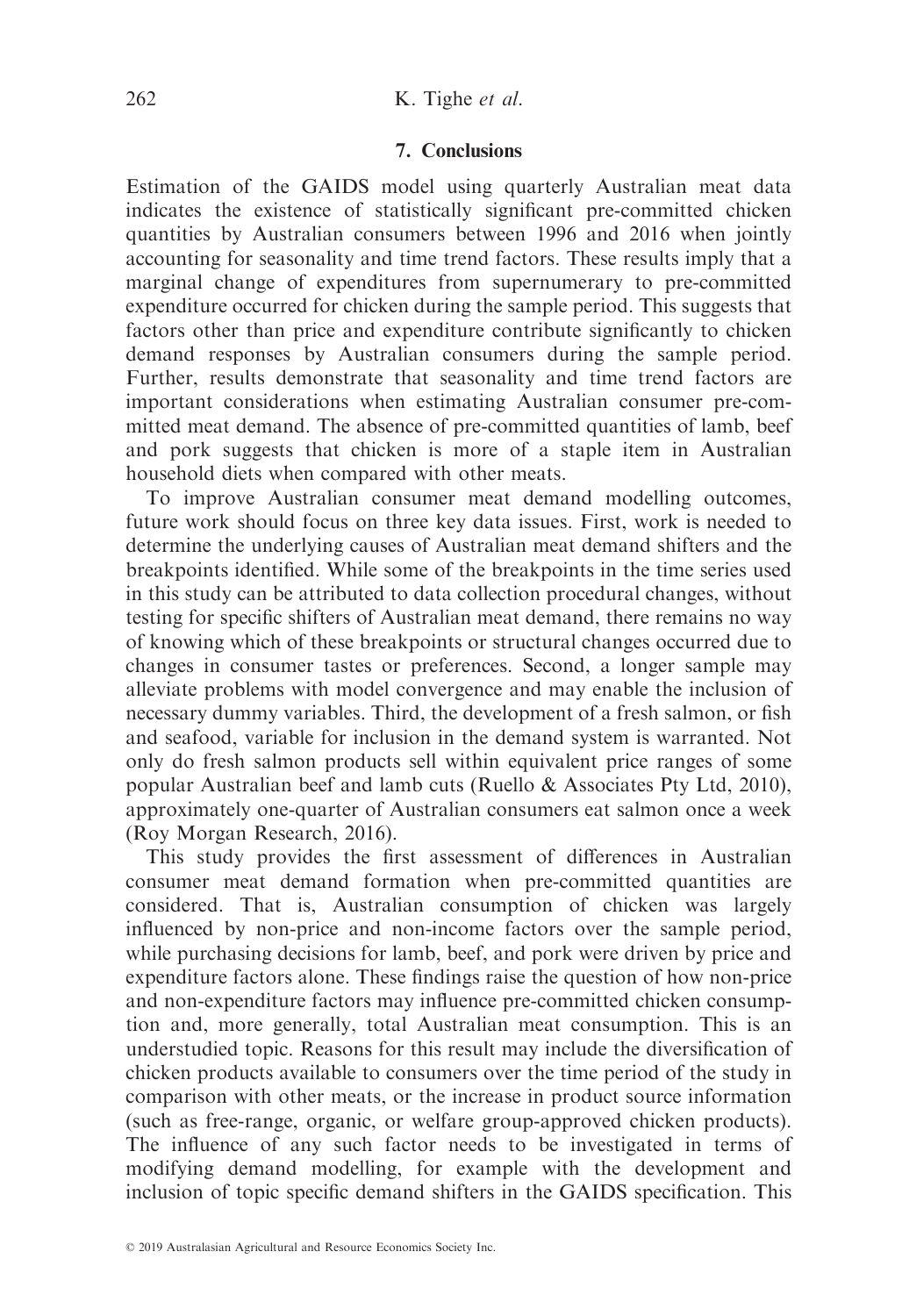could greatly assist in explaining Australian meat demand factors. Future work could expand upon this study by incorporating demand shift indices in the GAIDS to evaluate the impact of other non-price and non-income factors on chicken demand. An animal welfare index may be a demand shift index worth investigation due to Australia's involvement in the live export of sheep and cattle (Munro 2015). In this context, examination of how consumer animal welfare concerns impact each meat type may provide valuable insight into the recent growth in chicken demand.

#### References

- ABARES (2017). Agricultural Commodity Statistics 2017. Australian Bureau of Agricultural and Resource Economics and Sciences, Canberra, ACT.
- ABS (2016a). Australian Demographic Statistics June 2016, cat. no. 3101.0. Australian Bureau of Statistics, Canberra, ACT.
- ABS (2016b). Livestock Products December 2016, Australia, cat. no. 7215.0. Australian Bureau of Statistics, Canberra, ACT.
- ABS (2017). Consumer Price Index December 2017, Australia, cat. no. 6401.0. Australian Bureau of Statistics, Canberra.
- Alston, J. and Chalfant, J. (1991). Can we take the con out of meat demand studies?, Western Journal of Agricultural Economics 16, 36–48.
- Alston, J., Chalfant, J. and Piggott, N. (2001). Incorporating demand shifters in the Almost Ideal Demand System, Economics Letters 70, 73–78.
- Berndt, E. and Savin, E. (1975). Estimation and hypothesis testing in singular equation systems with autoregressive disturbances, *Econometrica: Journal of the Econometric Society* 43, 937– 957.
- Bewley, R. (1986). Allocation Models: Specifications, Estimations and Applications. Ballinger Pub Co, Cambridge, MA, 6.
- Bollino, C. (1987). GAIDS: a generalised version of the almost ideal demand system, Economics Letters 23, 199–202.
- Cashin, P. (1991). A model of the disaggregated demand for meat in Australia, Australian Journal of Agricultural Economics 35, 263–283.
- Deaton, A. and Muellbauer, J. (1980). An almost ideal demand system, The American Economic Review 70, 312–326.
- Edgerton, D.L. (1997). Weak separability and the estimation of elasticities in multistage demand systems, American Journal of Agricultural Economics 79, 62–79.
- Griffith, G., I'Anson, K., Hill, D., Lubett, R. and Vere, D. (2001). Previous demand elasticity estimates for Australian meat products, Economic Research Report No. 5.
- Hutasuhut, M. (1995). Testing for Structural Change in Australian Meat Demand. UNE Business School, The University of New England, Armidale, NSW.
- Mafuru, J. and Marsh, T. (2003). An analysis of household food expenditure systems in Tanzania, Western Agricultural Economics Association Conference, Citeseer, Denver, CO, USA.
- Marsh, T.L., Schroeder, T.C. and Mintert, J. (2004). Impacts of meat product recalls on consumer demand in the USA, Applied Economics 36, 897–909.
- Martin, W. and Porter, D. (1985). Testing for changes in the structure of the demand for meat in Australia, Australian Journal of Agricultural Economics 29, 16–31.
- Mounter, S., Villano, R. and Griffith, G. (2012). Updating a Model of Meat Demand in Australia to Test for the Impact of MSA. Meat and Livestock Australia Limited, North Sydney, NSW.